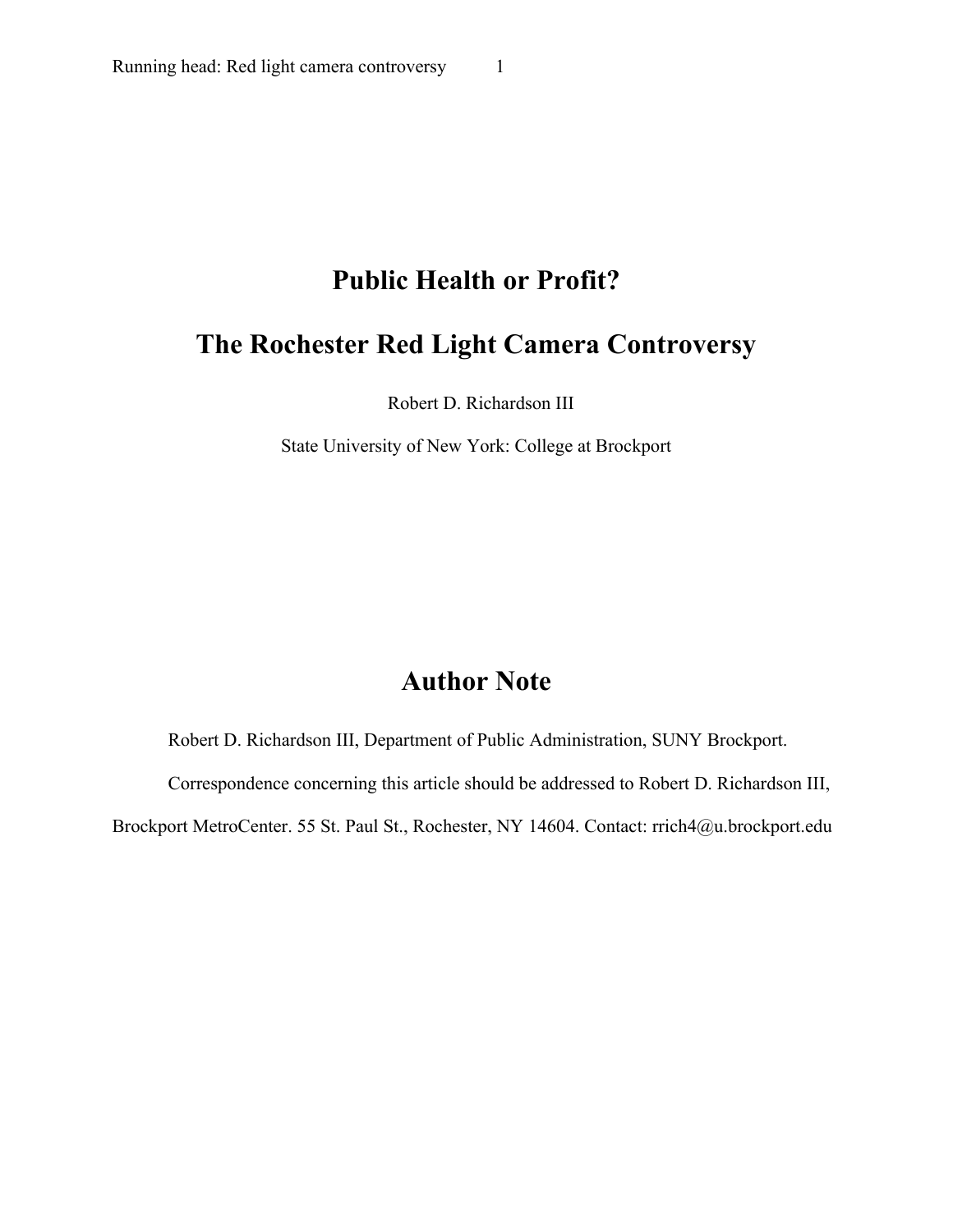#### Abstract

In 2012, red light running contributed to 35% of all accident fatalities reported in the United States. To combat this public health concern, Rochester, NY decided to implement its Red Light Camera Traffic Safety Program in November 2010. Since then, 48 cameras have been installed at 32 intersections in an effort to change motorist behavior. The program has been controversial since inception, and several issues have arisen that bring the equity and implementation of the program into question. Some argue these cameras are placed in high poverty areas creating a burden on the neediest Rochesterians. Others point to potential privacy concerns and a lack of due process as a violation of Civil Rights as indicators the program is nothing more than a money grab for our revenue starved city. After discussing the racial, privacy and due process concerns, this paper will explore whether public health or profits fuel the Red Light Camera Traffic Safety Program, and determine if the benefits outweigh the poor public perception and angst the cameras create in the community.

*Keywords*: Red Light Cameras, Rochester, Safety, The Crescent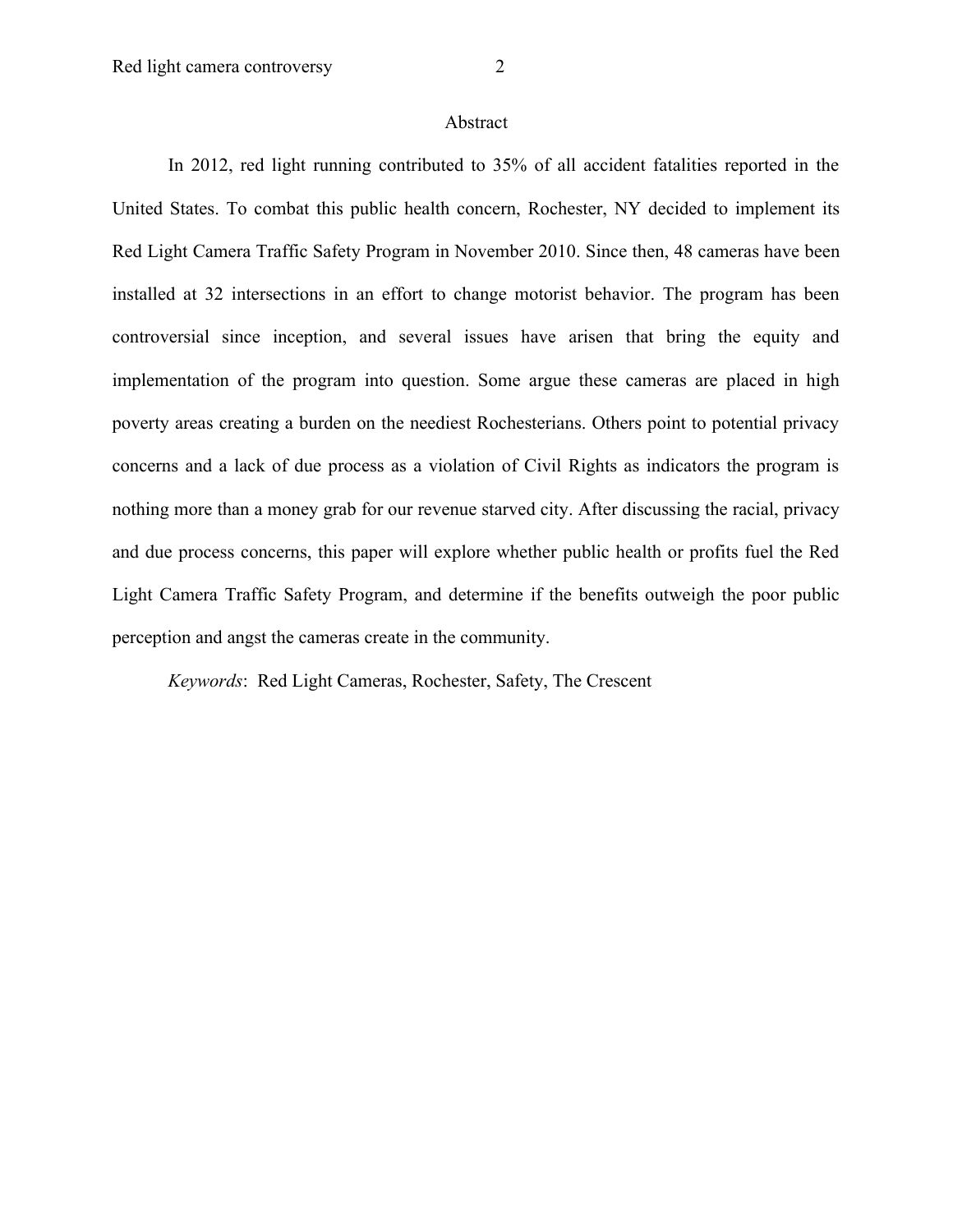### Public Health or Profit?

## The Rochester Red Light Camera Controversy

According to the National Highway Traffic Safety Administration's (NHTSA) Traffic Safety Facts Report from the same year, 2.5 million reported intersection accidents occurred in the United States during 2012. In total, the reported crashes resulted in over 680,000 injuries and 2,850 fatalities. Accidents caused by red light running accounted for 100,000 of those accidents and 1,000 of the fatalities (SRF Associates, 2014, p. 1). With 35% of fatalities coming from a mere 4% of all reported accidents, red light running poses a clear threat to all motorists and pedestrians crossing the street at busy intersections.

"Red light running" is defined as a vehicle that enters an intersection or crosses the stop line after the light has turned red. This could include not fully stopping before turning right, passing through a red light after it changes from yellow and going through a red light while other movements in the intersection (turn arrows, pedestrian crossings) are being served (SRF Associates, 2014, p. 1). Several studies have found that red light camera programs reduce the number and rate of red light violations. In the last decade, over 400 cities have utilized these programs to combat this public health concern. The theory is that putting Red Light Cameras at intersections with a noted history of red light violations and recording these violations for prosecution will alter motorist behavior; the threat of a ticket will prevent or reduce instances of red light running. In addition, the change in motorist behavior will ultimately reduce overall accidents and injuries thus promoting public safety (SRF Associates, 2014, p. 2). In April, 2009 New York State passed legislation clearing the way for Rochester to implement its Red Light Traffic Enforcement Program (Bortnick, 2009). Since the program went live in November 2010,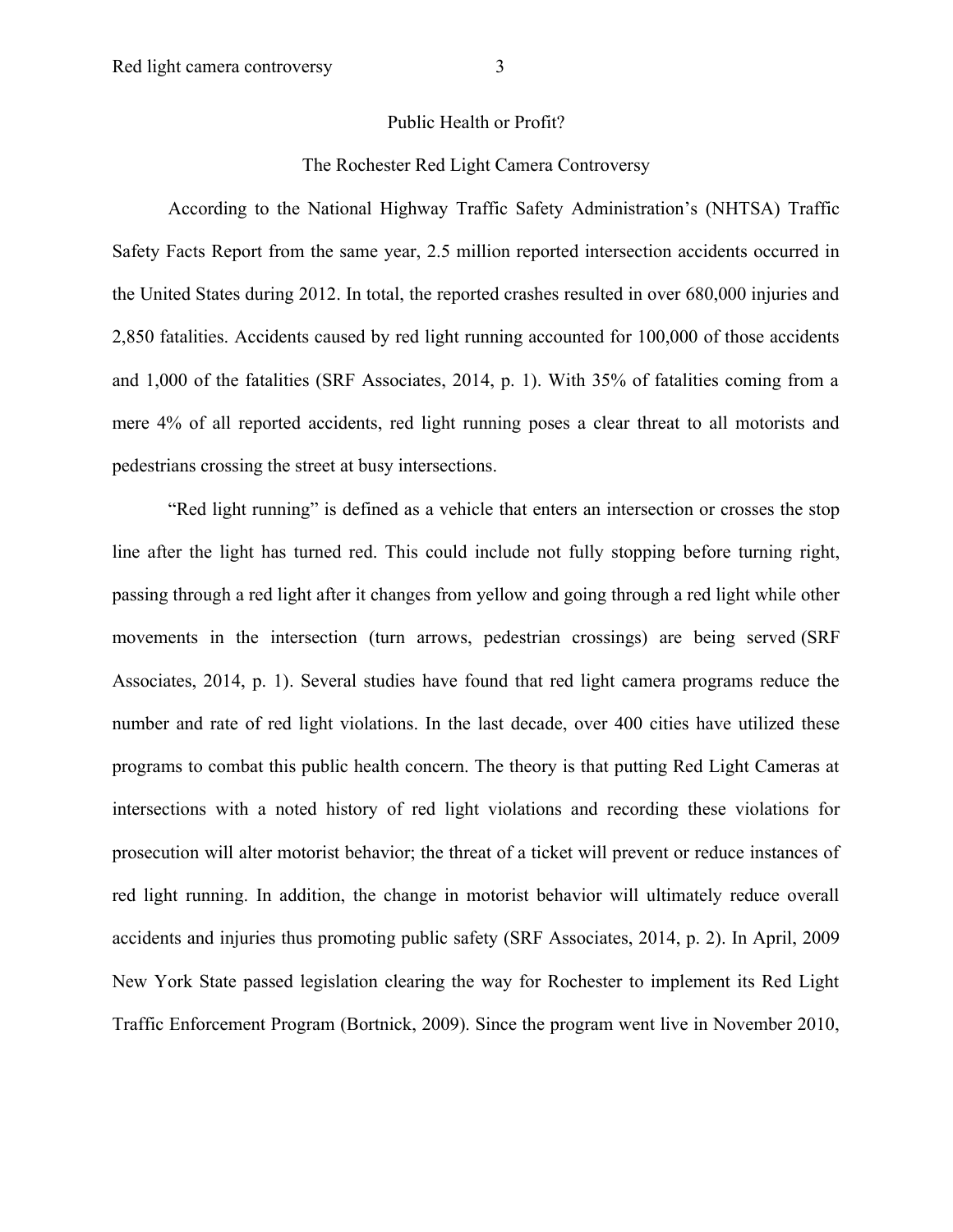48 cameras have been installed at 32 intersections in the city of Rochester (SRF Associates, 2014, p. 1).

### **Description of Community**

According to 2010 Census data, there are 1,054,000 million people in the Greater Rochester Area with 210,565 of them residing in the city. The Greater Rochester Area is the second largest economic center in New York State, trailing only New York City. Including Enter City which is primarily downtown, there are a total of 36 neighborhoods in the City of Rochester (Rochester, NY Neighboorhoods, 2016); for a list and color coded map of neighborhoods refer to the Appendix. The yellow block in the middle is Center City, containing what is considered "downtown." Areas in green are considered high desirability, high safety and low crime neighborhoods. Areas in red are considered to be low desirability, low safety and high crime neighborhoods.

The color coded map of Rochester reveals a few startling facts. First, the red neighborhoods on the map are all geographically connected to each other. They form "The Crescent;" an area of concentrated poverty representing the highest proportion of black, Latino and immigrant residents. As of 2015, Rochester had more people living at less than half the federal poverty level than any other American city of comparable size with 16.2% of those living in extreme poverty (Crescent of Poverty, 2015). Second, of the 36 separate neighborhoods listed in the Appendix, 14 of them are color coded red. Two neighborhoods the map codes in green (Susan B. Anthony and Brown Square) are mislabeled. On the map in the Appendix, there are two small areas west of Center City identified as high desirability, high safety and low crime. My experience working in these neighborhoods has shown them to be two of the most economically challenged and dangerous.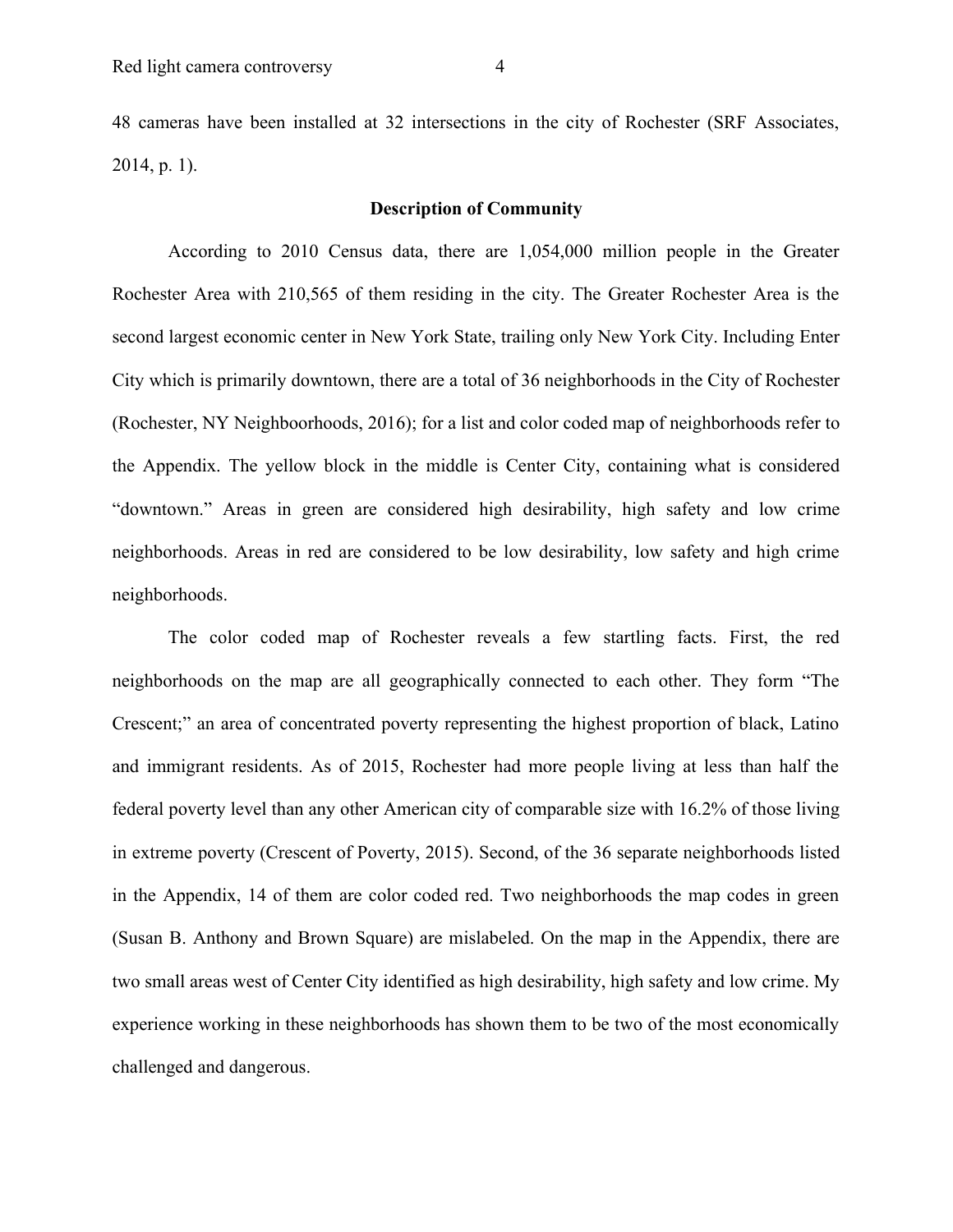The Brown Square area includes the "Fruit Belt;" a grouping of streets named after fruits known for poverty, crime and high immigrant populations (Governale, 2015). Located near Sahlen's Stadium where the Rochester Rhinos play, this troubled neighborhood also contains Enrico Fermi School #17. New York State test scores consistently show School #17 to be one of the lowest performing schools in the state, firmly entrenched in the bottom 1% of all schools for the last decade (School #17- Enrico Fermi, 2016). The Susan B. Anthony Neighborhood includes the area around Nick Tahoe's on Main St. has historically been considered part of the Crescent (Crescent of Poverty, 2015), so I added these neighborhoods to those coded in red. That brings the total number of high crime, low safety and low desirability neighborhoods to 16, or 44% of the 36 identified areas.

The Red-Light Camera Traffic Safety Program is contained within the City of Rochester, meaning there are no cameras at any suburban intersections. Of the 36 neighborhoods considered part of the city proper, 16 contain red light cameras. It is important to point out that there are no traffic cameras on Main St. in Center City, and the lack of cameras in one of the highest traffic areas in the County compared to other chosen intersections is alarming. Excluding downtown, 11 of the 15 neighborhoods are considered high crime, low safety and low desirability.

#### **Literature Review**

In the early years of the program, opposition pointed to a lack of statistical evidence proving the program increased public safety or justifying its need in the community. Three years into operations the City hired an independent auditor, SRF Associates, to evaluate the effectiveness of cameras in reducing the frequency and severity of accidents caused by red light violations (SRF Associates, 2014, p. 1). The City hoped the findings of the study, released to the public in November 2014, would provide overwhelming evidence that the program positively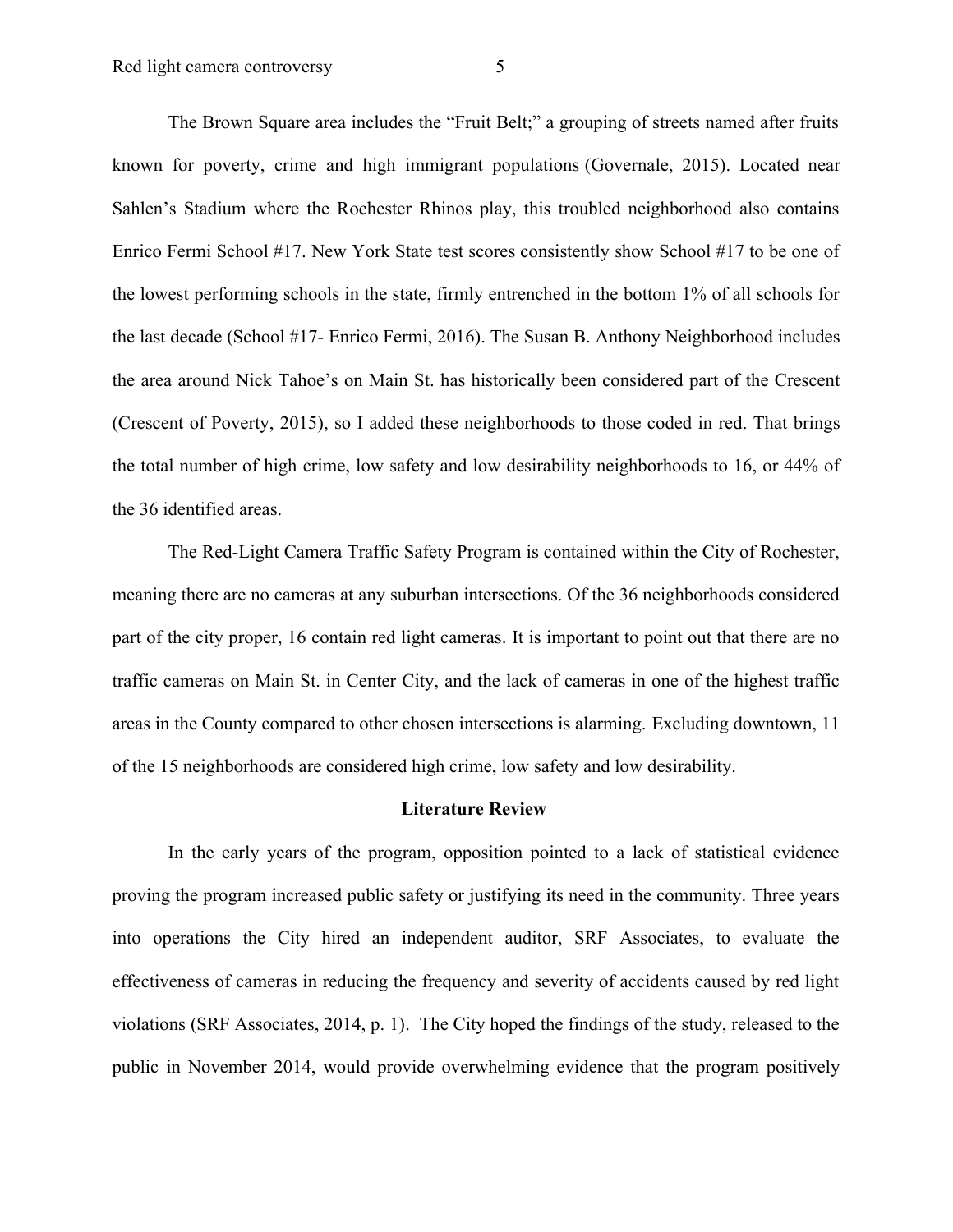impacted public safety and silence critics suggested the only benefits were to the City's bottom line. While the aggregate numbers appear impressive and overall accidents at red light intersections were down 26%, a deeper dive into the numbers raised questions about just how effective the program is.

Of the 32 intersections studied, 8 experienced increases in total collisions while 11 saw increases in rear end crashes and 6 had a higher frequency of right angle crashes. Overall, eleven of the 32 intersections saw increases in violations (SRF Associates, 2014, p. 23); with 35% of intersections seeing increased frequency of red light violations and 25% seeing increased collisions, some questioned if the cameras were affecting driver behavior as intended. One City Council member, Elaine Spaull, stated the cameras were intended to change driver behavior leading to few fines and few collection measures (Fien, 2015). While the cameras improved overall safety through accident reduction, the increase in violations and accidents at several intersections cast doubts on the overall efficacy and effect of the program while failing to silence opponents.

#### **Concerns and Controversy**

One of the concerns surrounding the Red Light Camera program is where the cameras are placed. According the study on Red Light Camera Effectiveness in Rochester released in November 2014, 207 potential camera locations were reviewed. These 207 locations were identified through recommendations from the Rochester Police Department's (RPD) review of accident data by City staff and traffic volumes. A small camera was placed at each of these locations for a 12-hour period to measure signal compliance. An intersection was recommended for installation if 15 or more red light violations occurred in the 12-hour period, if it exhibited a history of accidents, and if the camera manufacturer determined the intersection was suitable. A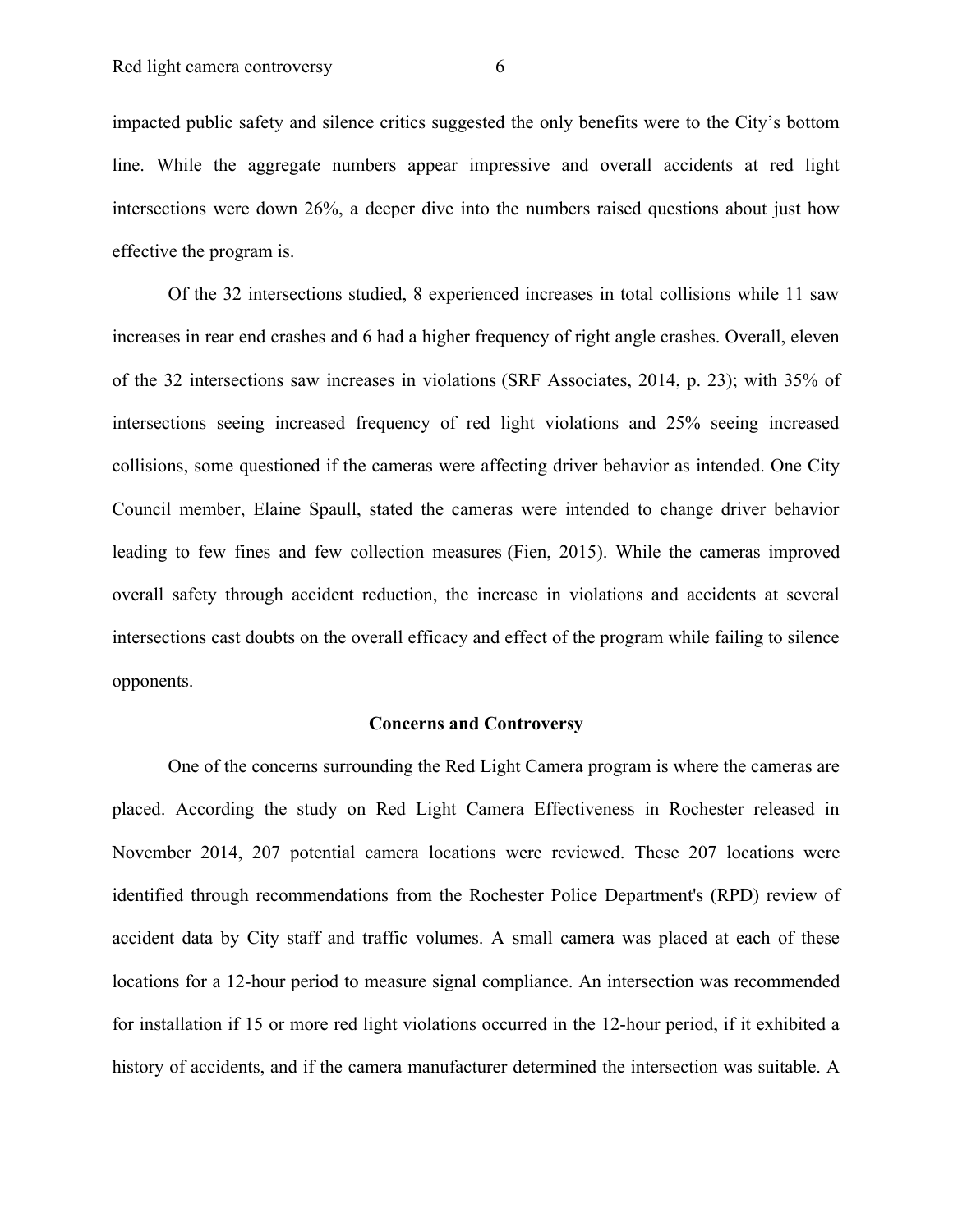team of City staff with representatives from the RPD, Information Technology, Engineering, Law and budget departments made the final decision on where the cameras would be installed (SRF Associates, 2014, pp. 2-3).

Several community members, including City Council Members who originally supported the cameras, have expressed concerns over them recently. In June 2015, both Council President Loretta Scott and Council member Adam McFadden expressed concerns that the program focuses on impoverished neighborhoods which disproportionately punishes Rochesterians with less disposable income (Fien, 2015). Further analysis of aggregate of the data from the SRF report suggests these Council members may have a point.

While plotting camera locations on the map in the Appendix, I noticed the same geographical pattern as Scott and McFadden. There are high concentrations of cameras in the high crime, low safety neighborhoods that form the Crescent. To see how high, I tallied the number of intersections and overall cameras located in each color coded section. Excluding Center City, 11 of the 15 neighborhoods with cameras are coded red on the map and considered high crime, high poverty areas. Of the 16 multi-camera intersections, 10 are located in those 11 high risk neighborhoods. In total, 53% of the intersections (17 of 32) and 56% of the cameras (27 of 48) are located in 31% (11 of 36) of Rochester Neighborhoods. If you remove Center City and only include neighborhoods with cameras, 61% of the intersections (17 of 28), 63% of cameras (27 of 43) and 67% of the multi-camera intersections (10 of 15) are located in high risk neighborhoods.

While these numbers show a disturbing trend, removing one block intensifies the argument the cameras target the poorest neighborhoods. Five cameras and three intersections located in the same block near Kodak Park where 104 forks into Ridge Rd and Ridgeway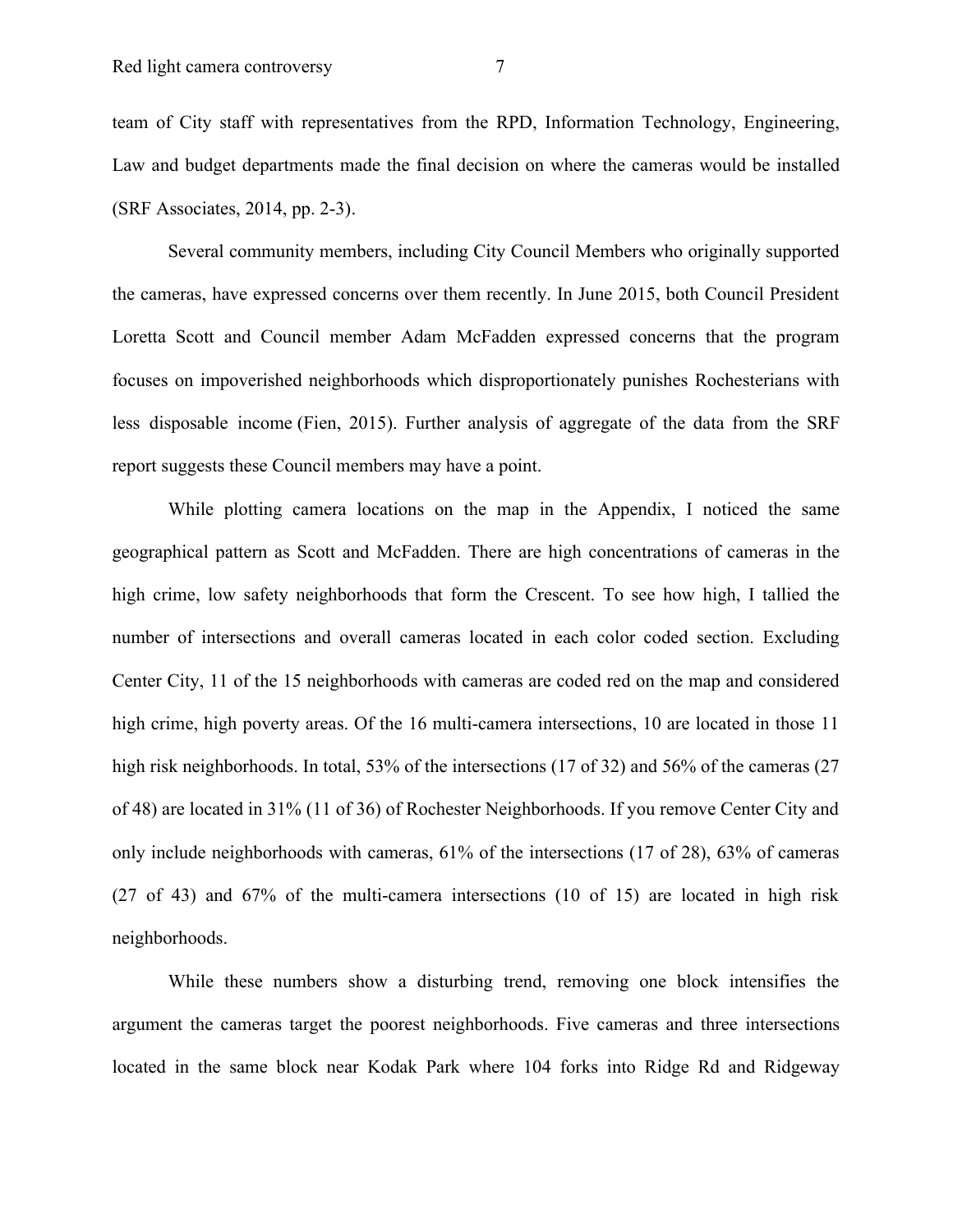Avenue, an area coded green. Removing that 100 sq. ft. area, in conjunction with Center City, the ratios are even more startling. That puts 68% of intersections (17 of 25), 71% of all cameras (27 of 38) and 71% of multiple-camera intersections (10 of 14) in impoverished neighborhoods. Simply put, neighborhoods with cameras located in the Crescent comprise less than one third of the City, but represent 73% of all residential neighborhoods monitored through the Red Light Camera Traffic Safety Program.

The concentration of red light cameras in the Crescent raised concerns about the privacy of citizens. License plate numbers and registration data as well as who owns the vehicle and where it's located are aggregated into large databases creating more opportunities to collect this data thus stockpiling this information (Lederman, Taylor, & Garrett, 2016, p. 118). There are several instances over the last few years of data breaches in the public sector and private industry, and this information could be used by hackers to track the movements of people, identify frequently used routes and compile locations on where to find someone. Private information relating to specific individuals could become widely available to people with ill intentions (Lederman, Taylor, & Garrett, 2016, p. 115)

While the current cameras only take photos of red light violations, as the technology associated with traffic enforcement cameras evolves these could turn into surveillance cameras used in broken windows policing. The theory of broken windows policing involves focusing on areas with unattended disorder to maintain public order (Smith & Greenblatt, 2016, pp. 460-461). By focusing on neighborhoods with high crime, high poverty and dilapidated structures with broken windows, controlling the main sources of crime. The neighborhoods with the highest concentration of red light cameras meet these criteria, and are already being watched 24/7. The RPD already has a Police Overt Digital Surveillance System (PODSS) comprised of fifty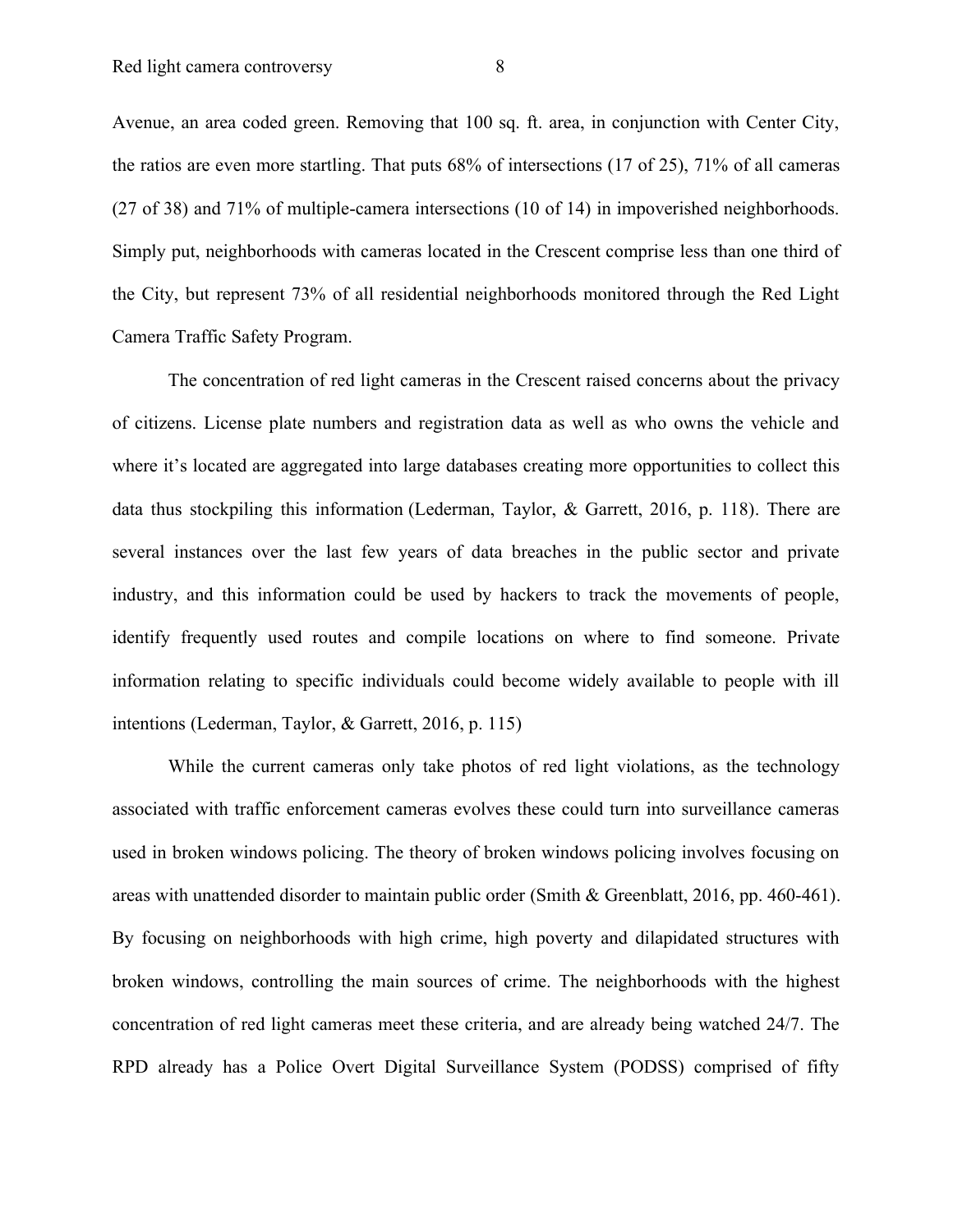cameras placed in high crime areas to help police maintain order (PODSS, 2016). Adding the red camera intersections to the PODSS program may be as easy as switching out cameras or updating software, and adding additional surveillance to already struggling neighborhoods falls in line with the current RPD policies and approach to policing these communities.

Lastly, concerns are prevalent over how the program is administered from start to finish; in particular, there are no witnesses to the offense and no due process. When a violation occurs, the camera snaps a photo of the vehicle license plate, making it difficult to identify the actual driver or passengers. The recorded footage of the violation is sent to Redflex Traffic Systems in Arizona, the company Rochester contracted for the cameras, where it is reviewed by company auditors. If these civilians determine a violation has occurred, the incident is sent back to Rochester and reviewed by members of the RPD. Notice of the violation is sent to the address attached to the vehicle registration along with a \$50 fine (Twietmeyer, 2015).

With no witnesses, officer discretion and the circumstances surrounding the violation are discarded in favor of photographic evidence that is often viewed as indisputable. There is no trial or opportunity to defend yourself- you're sent a document telling you that you are guilty and that you must pay a fine. If the owner wasn't driving the car when the violation occurred, they are still responsible. While I was unable to find statistics on what percentage of tickets are overturned, the City of Rochester rarely rescinds violations. There are also concerns violations aren't reported in a timely fashion, and that registered owners don't find out about the fine until it's too late. Failure to pay the violation can have extreme consequences, and some enforcement measures used support claims the program is a money grab for the City of Rochester.

Since the beginning of the program, unpaid violations were referred to the City's Collection Agency EOS CCA (City of Rochester, 2016). Unpaid penalties damage credit reports,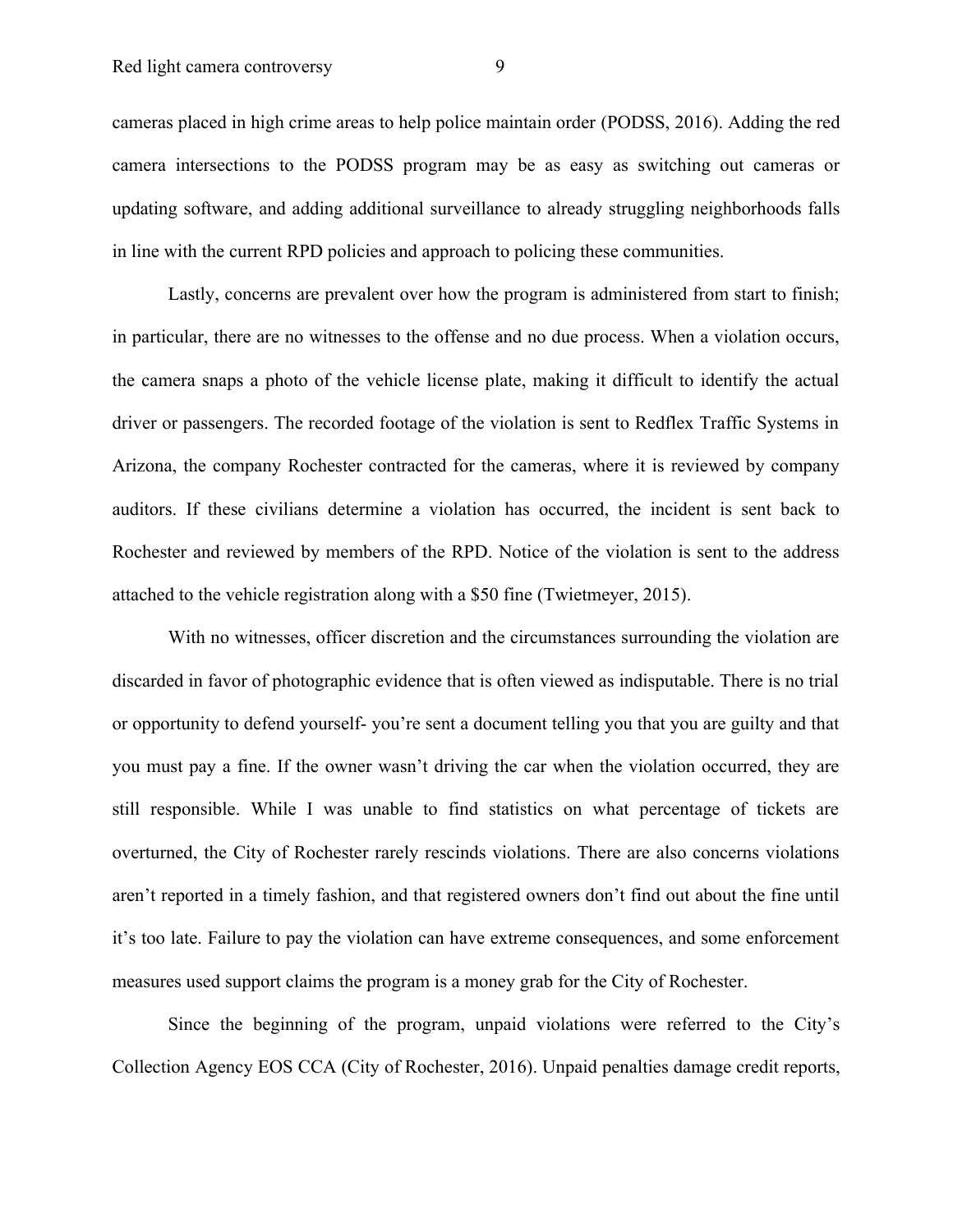creating a scenario where the vehicle owner responsible for the violation is notified through their credit report and not the City assessing the fine. The judgments levied by the City stay on credit reports for years and can impact the ability to purchase cars or homes. Frustrated by accumulated unpaid fines, the City of Rochester implemented extreme policy measures to increase the collection of fines as revenue. In May 2015, the City started booting cars with unpaid red light camera violations (Riley, 2015). Many citizens and City Council members saw this as an overly aggressive measure to collect fines on a program advertised as a public safety measure, with McFadden and Scott pointing to the impact and perceived focus on the poorest neighborhoods in the city.

Additionally, Mayor Warren has included further punitive measures in her Fiscal Year 2016 Budget. Despite the fact these tickets are a civil matter, Mayor Warren included a plan to report these violations to the Department of Motor Vehicles (Riley, 2015). Reporting these tickets to them could impact the ability to register a vehicle, renew a license and could lead to suspension or revocation of driving privileges. Should this happen to a vehicle owner who is held responsible for another motorist or one who isn't properly notified, charges like driving without a license, driving on a suspended license and driving an unregistered vehicle become tangible turning a civil fine into a serious criminal matter.

Despite the negative public perception of the program and the implications the cameras target low income residents, many argue the financial benefits of the Red Light Camera Traffic Enforcement Program, the City of Rochester will ensure the initiative continues. While estimates range on how much revenue red light fines the City makes, in 2014 the city assessed almost 87,000 citations generating \$3.7 million dollars in revenue (Davidsen, 2015)**.** It is not clear much of that money the City got to keep, and the Rochester CAFR doesn't identify the red light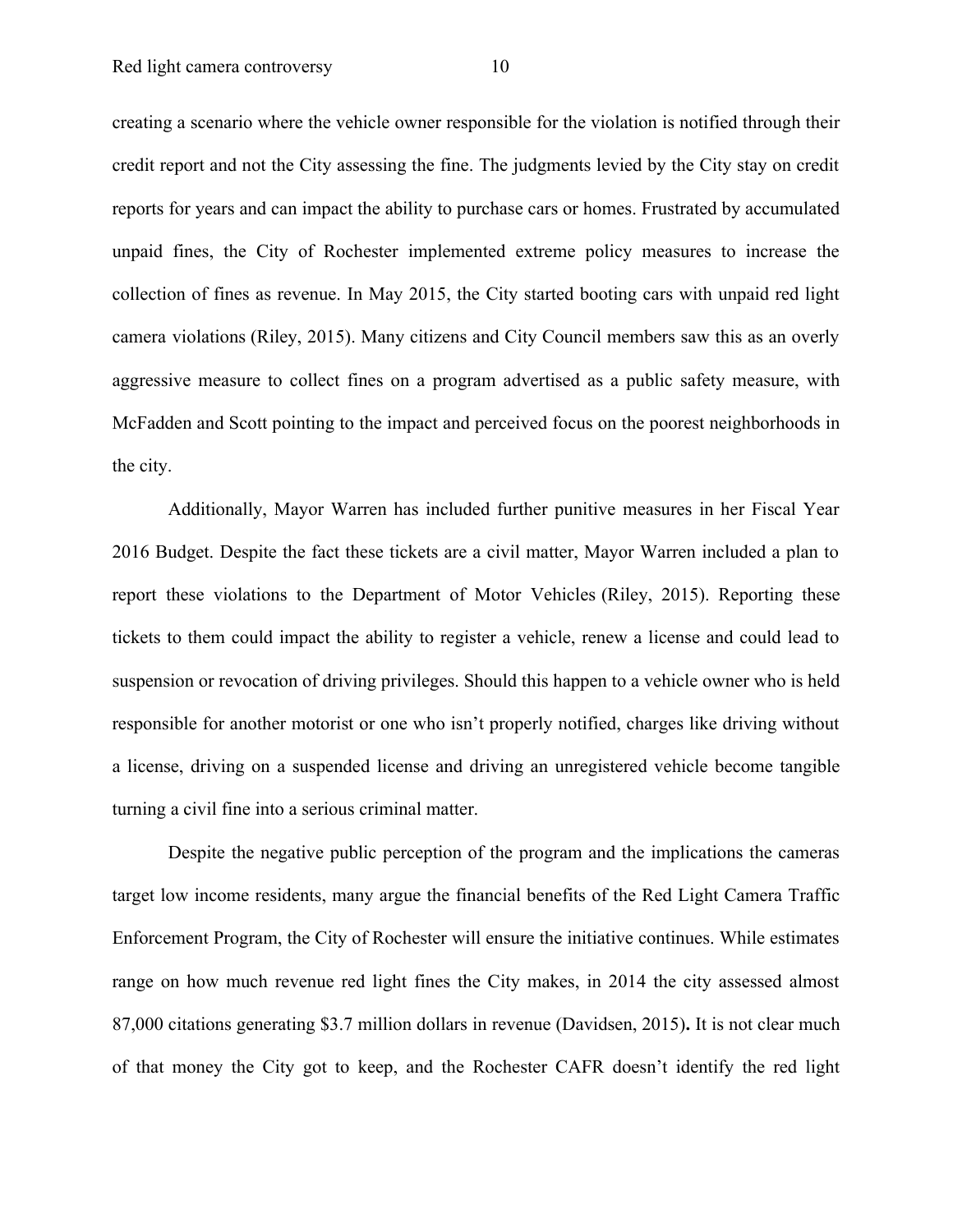cameras as a specific revenue source. It also doesn't mention where the money went, or how the revenue generated from the cameras will be used to benefit the City. fact the revenue is hidden in other line items and not specifically discussed supports the claims this program is a cash cow for the City of Rochester.

One thing that is clear is the cameras aren't going anywhere in the near future. In November 2014, City Council voted to extend the program through December 1, 2019 by a 6-3 margin. The three council members who voted against continuing the program were Elaine Spaull, Adam Mc Fadden and Loretta Scott (Staff Report, 2014).

#### **Conclusion**

While the report from SRF associates provides data that the cameras provide some public health and traffic safety benefits, I do not think they outweigh the negative impact the Red Light Camera Traffic Safety Program has had on the City of Rochester. These cameras were advertised and implemented as a public safety measure, but when due process is removed and fines are levied with the assumption of guilt, it becomes harder to see them as anything other than a cash cow for a struggling City. Based on the location and quantity of cameras located in the Crescent, there are strong implications this program is in fact targeting the neediest families in our community and some of the poorest neighborhoods in all New York State. The measures the City chooses to ensure payment of these fines are excessive, and inflict damage beyond a \$50 fine if not paid promptly. The decision to boot vehicles, send fines to collection and report them to the DMV show how desperate the City of Rochester is to maintain this revenue source, especially when 3 City Council members who initially supported the initiative have raised serious concerns about the equity of the program in an already racially divided community. At the least, the City of Rochester owes its citizens transparency over how much revenue is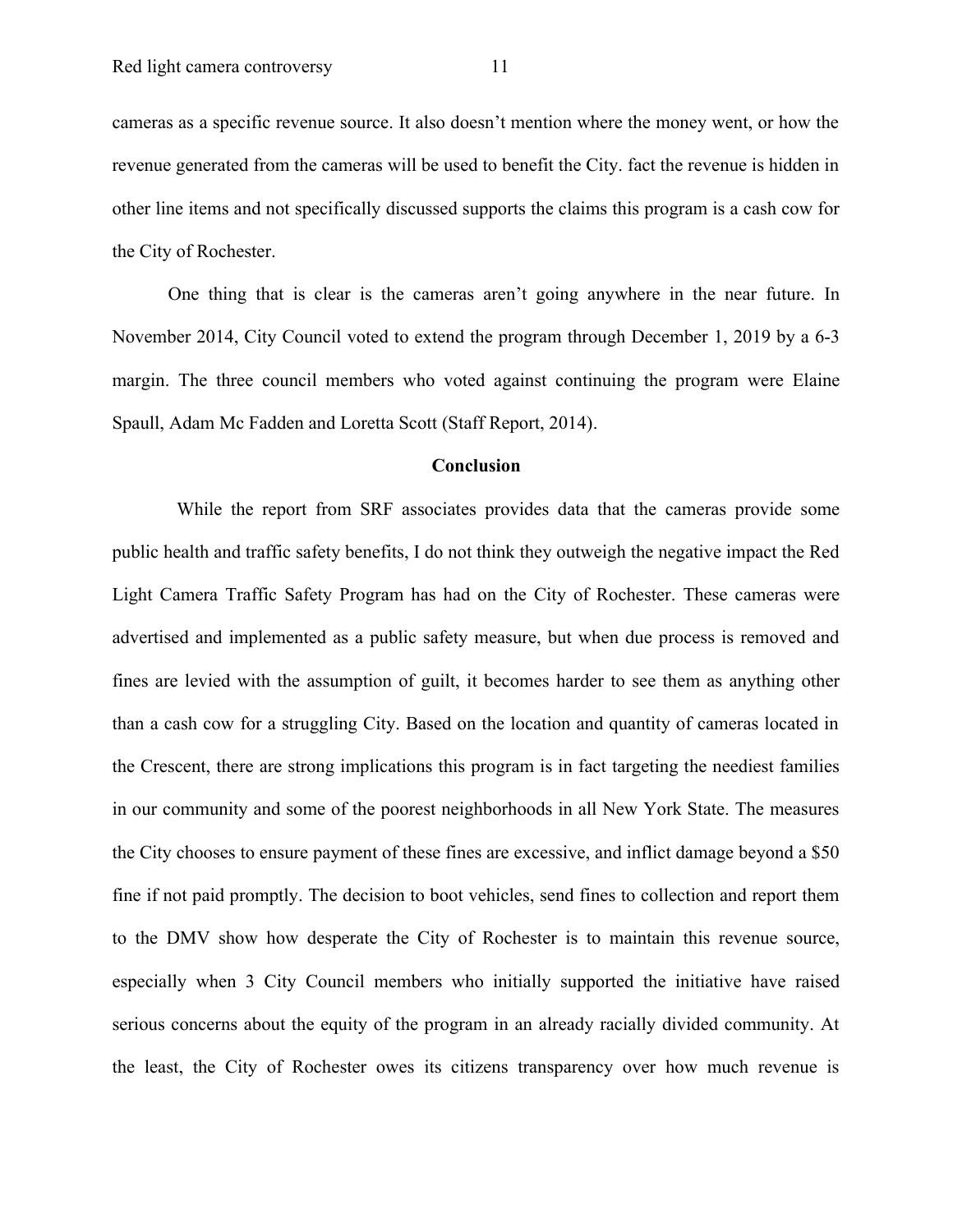generated from the program. Hiding the proceeds in vague fund balances does nothing to support claims that the goal of the cameras is to improve traffic safety.

If the focus is on profits instead of public safety, privacy and security of sensitive information is most likely an afterthought. Part of public health is peace of mind; the ability for the public to feel safe and protected in the community knowing the police and government are protecting your rights. As long as these cameras are part of the City, the lack of trust felt by the residents of the Crescent and vehicle owners who were mistreated or ignored during the violation process will override any feelings of security. The City already uses PODSS as a tool, harming the relationship between the community and the RPD. Until studies show overwhelming reductions in accidents and violations strengthening the public safety stance or due process is added allowing for the application of circumstantial discretion, the harm the cameras cause will continue to outweigh any safety benefits. Angry citizens will continue to feel like the program is nothing more than a cash cow, creating further resentment for a City government more concerned with collecting fines than addressing the blatant racial, procedural and civil right concerns the Red Light Traffic Safety Program leaves in its wake.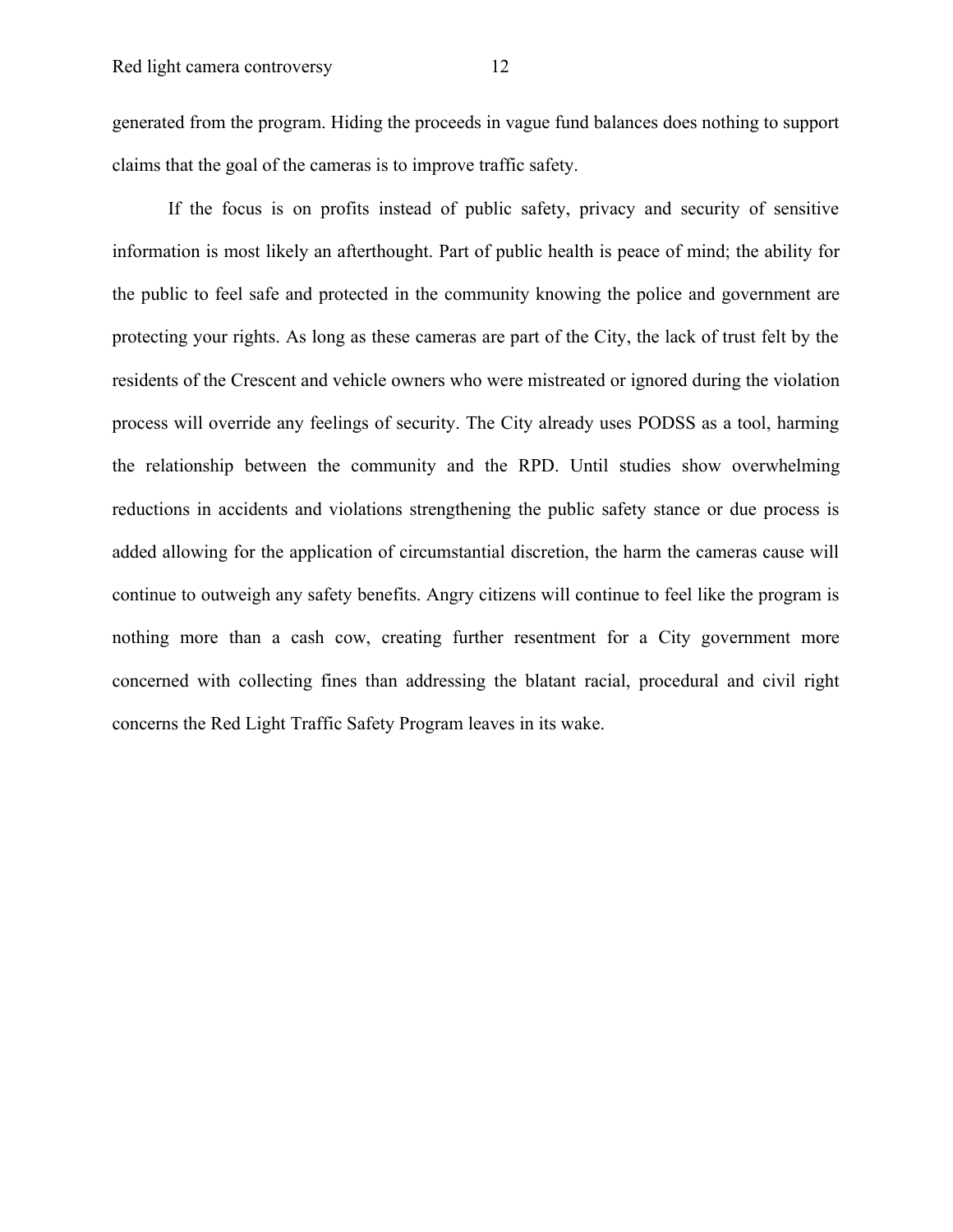## References

Bortnick, C. J. (2009, April 2). *Rochester to Get Traffic Cameras*. Retrieved from The 9/12 Project: article referenced taken from RNews:

http://www.meetup.com/WSR912/messages/boards/thread/6617713

- City of Rochester. (2016, April 27 2016). *Red Light Camera Program- Frequently Asked Questions.* Retrieved from Red Light Camera Traffic Safety Program: http://www.cityofrochester.gov/article.aspx?id=8589940922
- *Crescent of Poverty*. (2015). Retrieved from RocWiki: The People's Guide to Rochester: http://rocwiki.org/Crescent\_of\_Poverty
- Davidsen, B. (2015, November 2). *NYS Exposed: The future of red light cameras in Rochester*. Retrieved from WHEC Rochester- News 10: http://www.whec.com/article/stories/s3950224.shtml
- Governale, M. (2015, August 26). *Help Nurture Rochester's Fruit Belt*. Retrieved from RochesterSubway.com: http://www.rochestersubway.com/topics/2015/08/help-nurturerochesters-fruit-belt/
- Lederman, J., Taylor, B. D., & Garrett, M. (2016). A private matter: the implication of privacy regulations for itelligent transportaton systems. *Transportation Planning and Technology, 39:2*, 115-135.

*Rochester, NY Neighboorhoods*. (2016, April 27). Retrieved from Google Maps: https://www.google.com/maps/d/u/1/viewer? hl=en&oe=UTF8&vps=1&msa=0&ie=UTF8&jsv=290a&authuser=1&mid=1iJHDrruEB EwP1yeJKYi-vCNfobs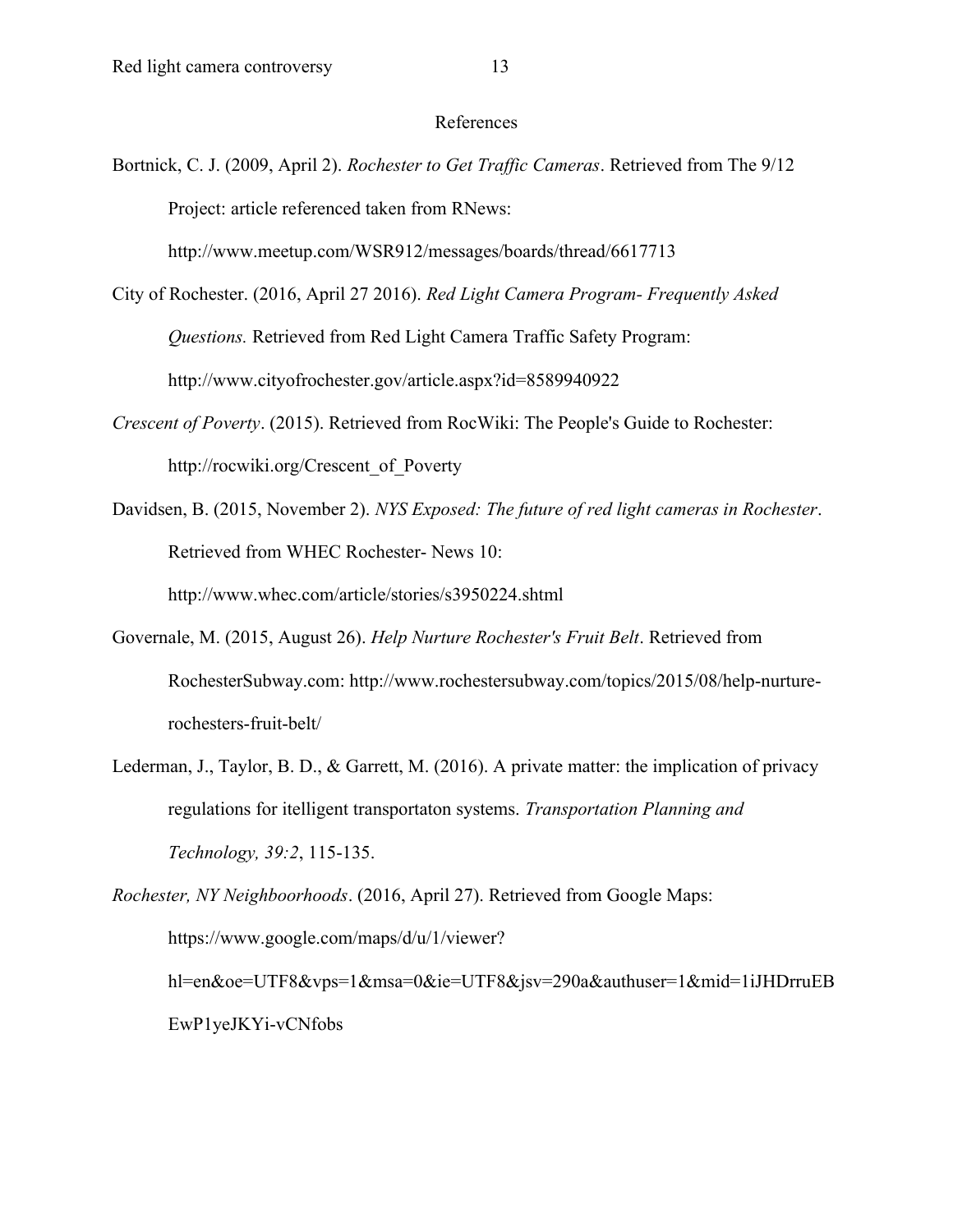- Smith, K. B., & Greenblatt, A. (2016). *Governing States and Localities.* Los Angeles: CQ Press, an Imprint of Sage Publications, Inc.
- SRF Associates. (2014). *Red Light Camera Effectiveness Evaluation.* Rochester: City of Rochester, Monroe County, New York.
- Voorhees, S. (2015, June 24). *Rochester City Councilman Calls for Investigation Into Red Light Camera Program*. Retrieved from Time Warner Cable News: http://www.twcnews.com/nys/rochester/news/2015/06/24/red-light-cameras-rochesteradam-mcfadden.html